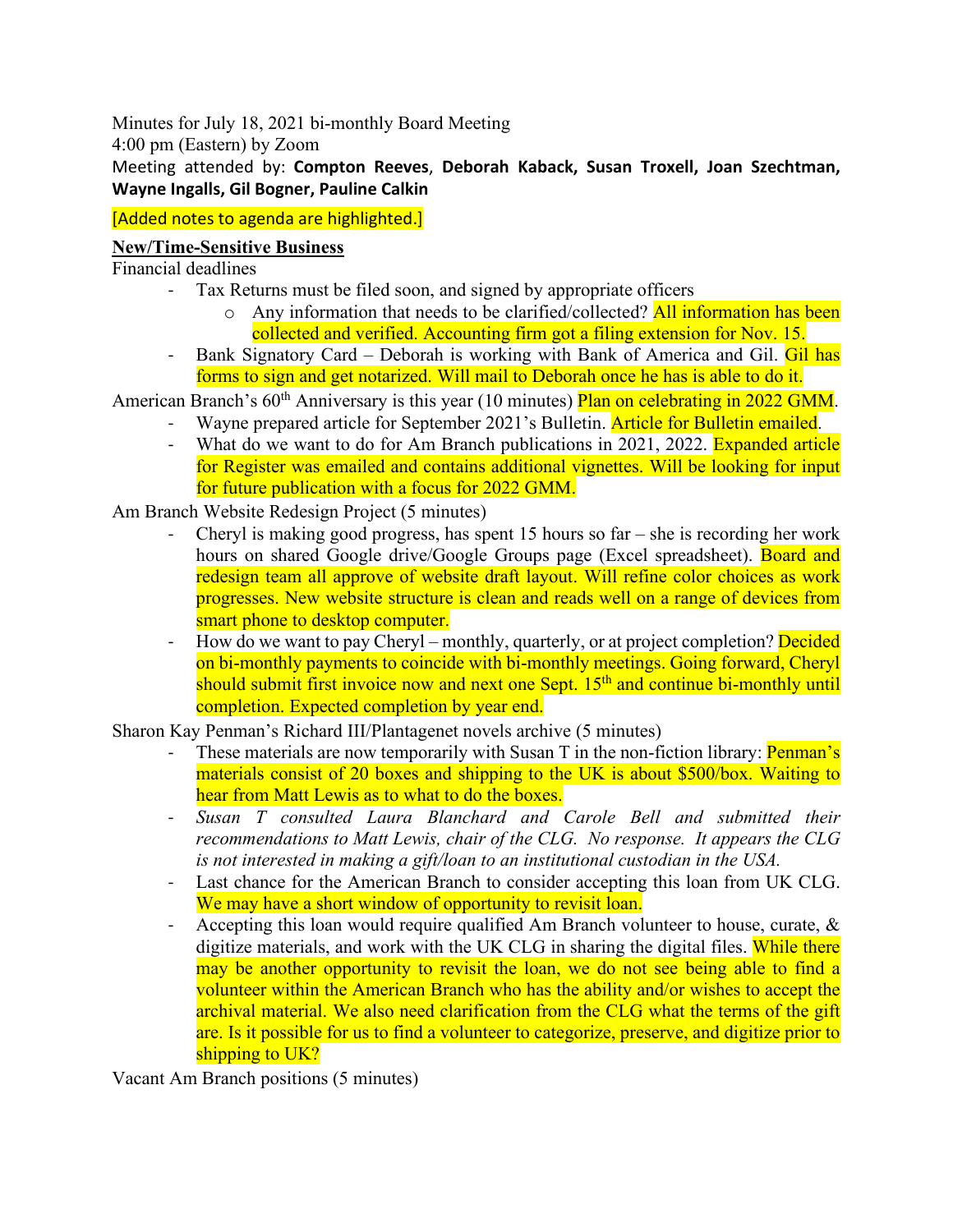- Need to fill Sales Officer need a volunteer to coordinate with Bob Pfile. Seeking volunteer for this position.
- Secretary and Branch Coordinator positions seem open, need volunteers? Joan Szechtman will have her email added to the secretary r3 email to monitor and will take meeting notes until this position is resolved and know Justin Smith's status. Wayne will try to contact Nita Musgrave to determine if she is still going to continue as Branch Coordinator. Since Nita is in the Chicago Chapter, Wayne will contact another member of that chapter if he is unsuccessful in contacting her. Hopefully, someone there will know the status.
- Positions can be shared by 2 people if too burdensome
- Note: Ricardian Bulletin gives our Secretary as Branch point of contact, need someone to monitor that inbox. Joan will monitor the secretary's email.

## 2022 GMM (10 minutes)

- Where? in-person or by Zoom?
	- o Should we seek a member poll on this? Or Board executive decision?
- Who will lead the event coordination?
- Deadline of April 2022 to publish the final details. We will take a pulse on the status of the pandemic next meeting, but need to resolve whether virtual or in-person by year end. Will have to know by December whether the GMM will be in person or Virtual..
- Someone MUST ask Nita Musgrove if she is able to step up on this, as Bylaws say it is the Branch Coordinator who is tasked with this duty. Wayne will contact her.

# **Open/On-Going Business (10 minutes total)**

Fiction Library

- Pauline has replaced all but 2 lost items at her own expense, she is asking for charitable contribution recognition for tax purposes, will submit receipts to Deborah K. for an IRS Income Tax Charitable Contribution letter. Pauline has estimated that she has so far spent about \$1,200 to replace all but two of the missing books.

Report from Branches & Group Conference in UK CLG

- Wayne to identify any issues pertinent to Am Branch going forward. The overarching message for the branches around the world is the CLG plans to have a light touch to not be controlling and to be understanding of each branch's requirements and needs..
- Status of CLG Registrations & Direct Mailings from UK
	- Wayne is working with Business Manager of UK CLG to fix erroneous addresses. We are still having problems with the CLG addressing and there's a significant number who have yet to receive the June publications but because it's too cost prohibitive to bulk ship to the US, Wayne will work with the CLG to work out the addressing issues.

Sales of Carson's Mancini Book

What to do with unsold books? There are 18 unsold books from the original order of 75 books. May save some for the 2022 GMM. In in preparation for a virtual GMM, we should think about a way to have virtual sales before the next meeting..

Angel Award for Large Monetary Donations

Still needs decision on amount, plaque—tabled to next meeting.

## **Brief reports from Officers, Committee heads (10 minutes total)**

Discussion as to anything that an officer or committee head would like to address